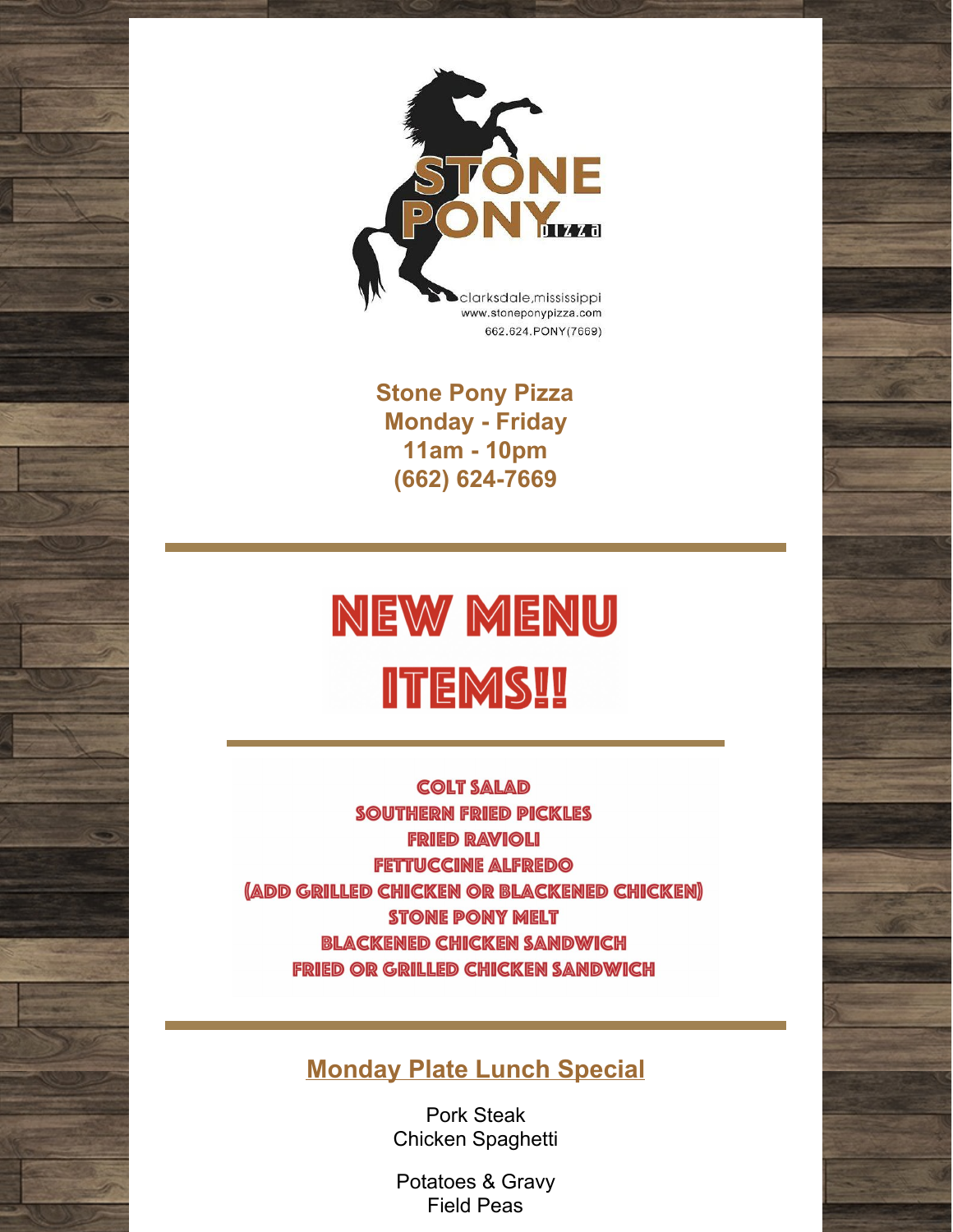Turnip Greens Corn Nuggets Tomatoes & Okra

Roll or Cornbread Dessert of the Day & a Drink

#### **Tuesday Plate Lunch Special**

Hamburger Steak Chicken Livers

Rice & Gravy Butter Beans Brussels Sprouts Fried Squash Purple Hull Peas

Roll or Cornbread Dessert of the Day & a Drink

#### **Wednesday Plate Lunch Special**

Chicken Fried Steak Baked Chicken

Scalloped Potatoes Glazed Carrots Fried Okra Green Beans Baked Beans

Roll or Cornbread Dessert of the Day & a Drink

#### **Thursday Plate Lunch Special**

Fried Chicken Stuffed Bell Pepper

> Rice & Gravy Creamed Corn Squash Cabbage Lima Beans

Roll or Cornbread Dessert of the Day & a Drink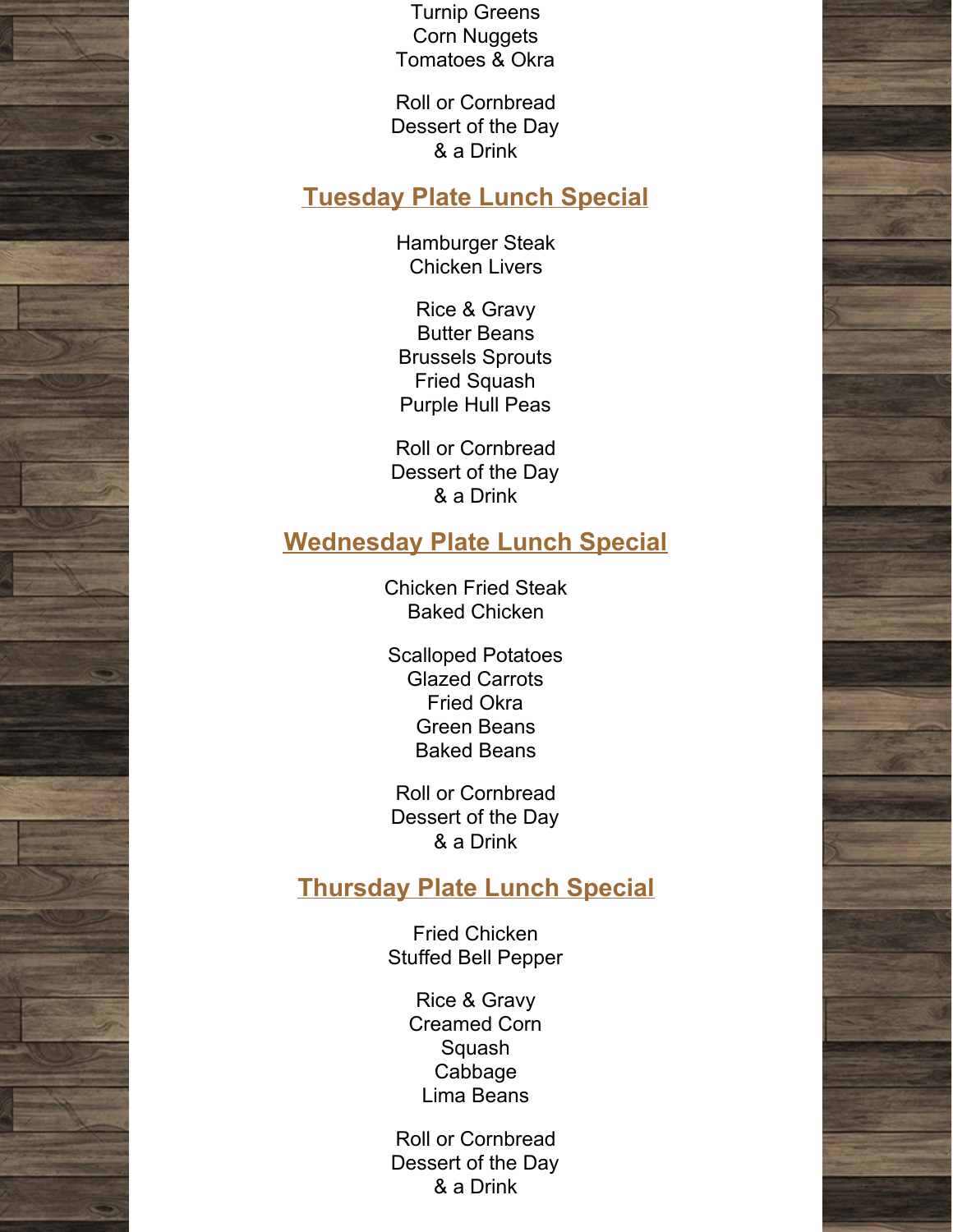### **Friday Plate Lunch Special**

Fried Catfish Lemon Pepper Chicken

French Fries Corn on the Cob Slaw Green Bean Casserole Pinto Beans

Roll, Cornbread or Hush Puppies Dessert of the Day & a Drink



Wednesday Nights are Trivia Night at the Stone Pony!! Get your team together and come join us each Wednesday Night at 7pm!! Call to reserve your table

> **Also, Serving our Hand Tossed Pizzas, Sandwiches & Salads!!**